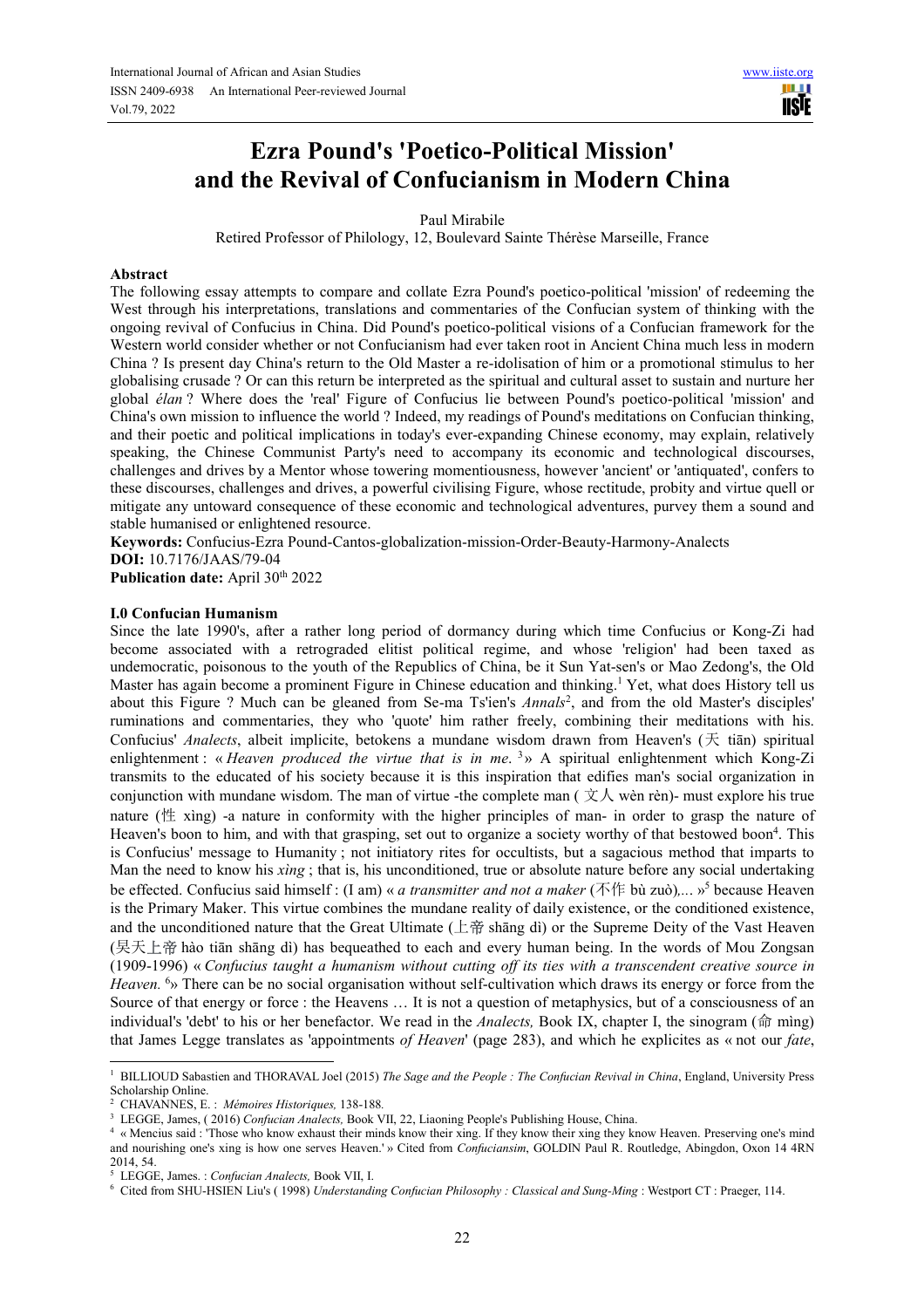unless in the primary meaning of that term, *'Fatum est quod dii fantur'*. Nor is it *decree,* or antecdent purpose and determination, but the decree embodied and realized in its object. » (page 284). Mencius (372-298 B.C.) spoke of *Destiny* (命 mìng) as : « *Mencius said : 'There is nothing that is not destined. One should compliantly receive one's proper (destiny).* 

'Therefore those who know destiny do not stand by a precipitious wall. To die having exhausted the way is

proper destiny. To die in manacles and fetters is not the proper destiny'1..

Man must labour to discover his *Destiny* that lies within him. Without this consciousness or cognition, no social Order, Harmony or Beauty is possible. This mission, that Confucius heralds to mankind, is an ontic and an existential one because fundamentally socio-religious ; that is, it serves both the individual being and the community of beings as a whole, for his wisdom, mandated from or appointed by Heaven, and cultivated by the individual, transcends the individual in order to attain the Whole. We shall see that Ezra Pound's poetic visions of Confucian wisdom for the Western world cohered man's higher spiritual order, through the creative Art of writing and reading poetry, to his mundane or political order. A coalescence that transcends one's small self in behalf of the community.

Kong-Zi's wisdom admonishes an individual that he or she cannot construct a reality of him or herself without being subordinate to a higher or superior reality outside of him or herself, and without this superior reality (the unconditioned or absolute) neither can he or she build an harmonious society. The old Master's code

of ethics (名 教 míng jiào) melds the heart and the intellect into one existential *élan*, revealing thus the ubiquitous presence of the One Who Is On High ( 高 高 在上着 gāo gāo zai zhāng zhě)<sup>2</sup> within the society that mankind edifies. In short, it is Man's nature, the most precious gift offered by the Heavens, once dominated by acts of virtue, that will serve as the interpretor of a morally-bound society. Confucian wisdom not only lays the foundation of a virtuous society, but guides man, architects of that society, with the instruments of a redemptive force.

A transmitter from the Heavens  $(\pm \text{ tian})$  committed to disseminate Heaven's sagacity amongst the peoples of China, and surely beyond amongst the peoples of the world, Kong-Zi has become a Figure-head for today's globalising China. For economic expansion without spiritual values, without a celestial voice towards which man turns his ear when the emptiness of leading a material life alone begins to haunt his daily routine and pique his self-assumed security, will deprive communities what is basically human in them : their ability to seek the meaning of life beyond the mere material exploitation of it<sup>3.</sup> Indeed, man must navigate his quest into more spiritual waters, periodically leaving the *terra firma* of rationality behind, and charter his route by the stars of higher virtues ...

Kong-Zi teaches us a Humanism founded on these socio-religious universal values : man attains his virtuous Self by navigating on the high seas of introspection, of self-cultivation. On the other hand, if man does receive energy and force from Heaven, with this boon he is also beholden to improve the quality of Mankind's material existence, correlated with social correctness, respectability, propriety, and above all moral-uprightness, all of which are absolutely essential within the framework of Confucian thinking and a Confucian-based society. It is this very 'boon' and its 'material' correlative that the Chinese Communist Party is exploiting today, flaunting it as the device of the New China.

The Chinese Communist Party's appropriation of Kong-Zi's as a Figure-head in China's globalizing crusade, and this in spite of his image having been episodically trampled underfoot, is interesting to analyse in light a rising nation's need to project a 'positive image' of itself as it seeks to gain sympathy whilst conquering the hearts and markets of the world. That Kong-Zi has proudly emerged, revived from the debris of his own scraped image, can strike the observer as rather opportunist ; it smacks of political and economic stratagems which exploit the Master simply for that 'cultural touch' within the vortex of galloping globalisation. This being said, however paradoxal it may appear, it was outside of China that Kong-Zi had been posed as a potential 'globalising Figure'.

In the nineteen thirties, the American poet Ezra Pound began meditating on Confucian sagacity as a redemptive force for the West. Influenced by Ernest Fenollosa's translations and knowledge of Chinese and the Chinese Sage, he set out to interprete Confucian wisdom, moulding it within his own poetic form, then spreading it throughout the Western world as the panache of all its woes and set-backs. Pound was fully convinced that Confucian values as he understood them were universal ones, and once cast in a westernized poetic framework would seize and radiate that union of self-governance and social harmony, that principle of individual

<sup>&</sup>lt;sup>1</sup> Cited from GOLDIN, Paul R. *Confucianism*, loc. cited. 54.

<sup>&</sup>lt;sup>2</sup> The Deity or Meister Eckhart's *Gottheit* in Western theology. Whether this Deity be a personal or impersonal God is subject of debate, and has no relevance in my exposition. The expression 高 高 在上着 specifies 天 in the *Confucian Analects*. See Legge, loc. cit. page 87.

<sup>&</sup>lt;sup>3</sup> It has become obvious that the Falun Gong movement of the 1990's, although asserted to be, to a certain extent, Neo-Buddhist by its founder Li Hongzhi, did not quite measure up to that spiritual accompaniment required by the rampant globalisation programme set down by Chinese officials. The members of the movement were accused of unwanted innovation. The unrelenting ferocity with which the movement was repressed by Chinese authorities appeared commensurate to the ferocity of that very globalizing movement.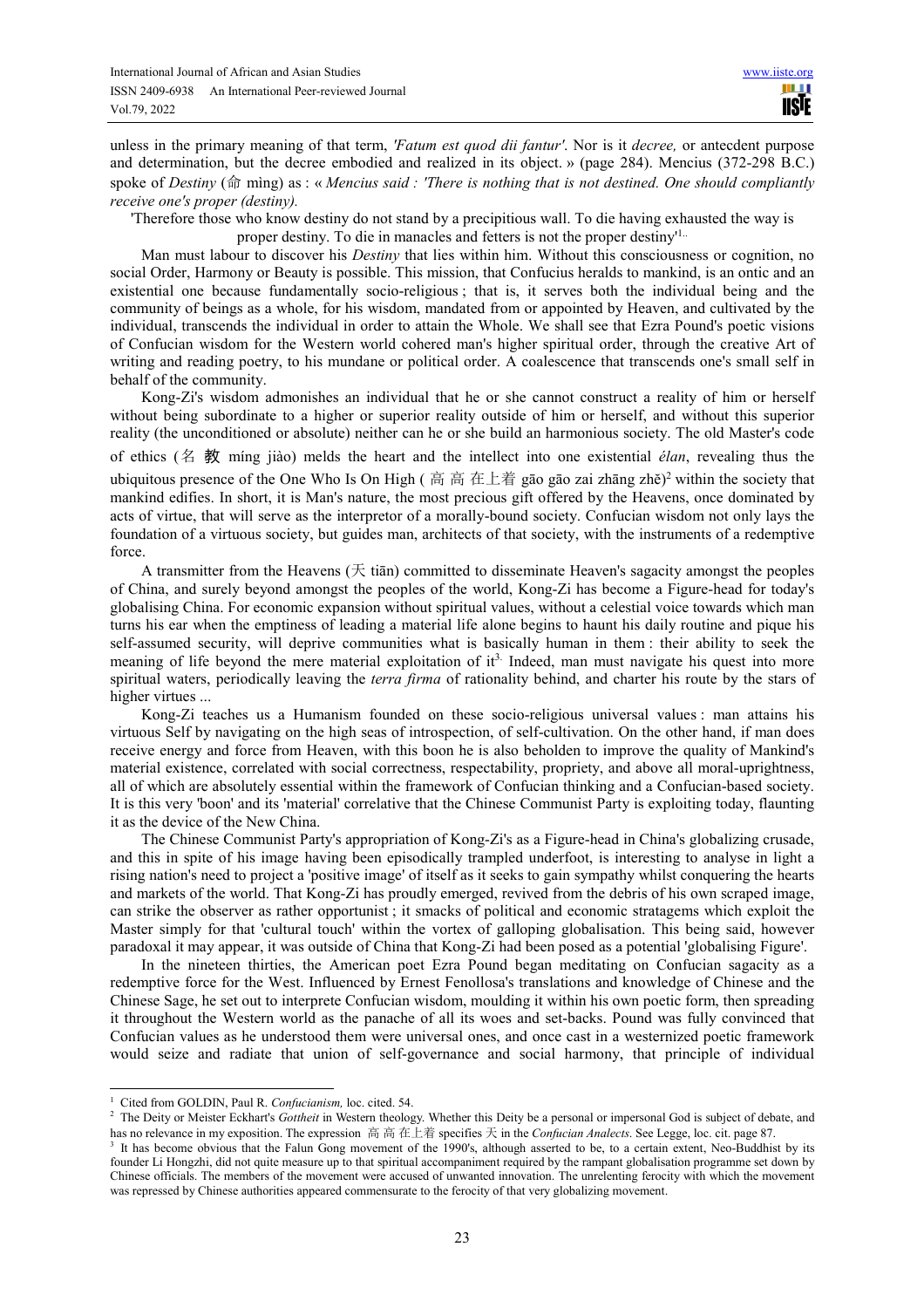responsibility and collective adhesion. For Pound truly believed that Poetry was the great transformer of Being  $\dots$ <sup>1</sup>

It was Pound who composed these principles of ontic and existential transformation in a poetic form so that Westerners would learn from them and strive to emulate them in order to resolve the deepening moral, thus social problems of the West in the first half of the twentieth century. Again, Pound firmly believed that Chinese or Han values, once draped in Western meed, could be perfectly understood by Westerners, and consequently, applied to their culture. This belief led Pound to posit the union between Poetics and Politics, a position that he expressed poetically and transhistorically in *The Cantos*.

Be that as it may, and so as not to be misunderstood, if Pound did interpret and transmit Confucian thought to the Western world with the clear and firm intention of revolutionising poetic and political thinking, Chinese scholars of the diaspora were forging a more philosophical 'Confucian revival' which had been gaining momentum both in the East and in the West since the end of the twentieth century. Chinese philosophers such as Xiong Shili (1885-1961) revived the Confucian doctrine, promoting a spiritual morality that drew inspiration

from the Neo-Confucian movements of the Song dynasty, which he called 道 統 (dào tŏng) 'Confucian orthodoxy' or a traditional heritage of 'moral truth'. His student, Mou Tsang-san, known as a 'New Present Day

Confucian' 当代新人教 'dāng dài xīn rùjiào', translated Immanuel Kant's three *Critiques*, and integrated the

Kantian concept of intellectual intuition into Confucian thinking, constructing a vast metaphysical system of Western and Oriental values. Liang Shuming (1893-1988), a reader of Henri Bergson, integrated Bergson's notion of cultural intuition into Confucian thought, forging thus a synthesis of the two thinkers, and by this synthesis, advocated Confucianism as the ethical religion of China. More recently, Wen Haiming has been pursuing and elaborating the efforts of these philosophers by his conferences and writings, after having obtained his doctrinal thesis at the University of Hawaii in 2006 in the field of comparative philosophy. Since, his books and articles have centred on Western metaphysics and Confucian thought<sup>2.</sup>

It should be noted that several of these Chinese philosophers studied in the West, and in doing so, sowed the philosophical seeds of an ecumenical dialogue between a Western metaphysical discourse and a religio-social Confucian one. A dialogue that spread to Korea, Japan and Southeast Asia, there consolidating an East Asian identity of Chinese thinkers of the diaspora, which indeed has had a 'globalising effect' of extending Confucian thought beyond its primary cultural soil. In sum, these New Confucian Revival Chinese philosophers, by studying and teaching in the West and in China, achieved two goals<sup>3</sup>: they introduced Confucian thought to the Western academic world framed, however, within a Western metaphysical discourse which could be analysed by Western philosophers and professors of philosophy ; second, and perhaps more important, they re-introduced Confucian thought in Communist China, perhaps dispirited somewhat of its spiritual support, yet profound enough, socially to arouse political attention and a pragmatic use by the members of the Communist Party for the ever-evolving Chinese society. As a result, the first International Conference of Confucian thought was held in Beijing in 2004 ...<sup>4</sup> This being said, it should be remarked that none of these 'revivers' of Confucian wisdom was or is a poet.

As to Ezra Pound, he seemed to have ignored these seeds of revival, and the excellent fruits that they bore ; his 'mission' neither accompanied nor prolonged the philosophical pursuits stirring within the walls of Academia. Pound's poetic exploits of the Chinese sinograms and more precisely, of Confucian discourse, posited a poetic and a political stance that was bent on revolutionising Western thinking, and consequently, Western social policies. For Pound, Poetry is to Politics as Politics is to Poetry. And this indeed was his revolutionary 'mission' ...

#### **2.0 Ezra Pound's 'Mission': Poetry responds to Wisdom**

To read Zhaoming Qian's *Ezra Pound and China* is an enlightening lesson in Pound's Poetico-Political alliance. According to the authors of this edition, it was the dynamic tandem of Poetics and Politics, as expounded by Ezra Pound, that was to salvage Western civilisation from its inexorable decline<sup>5.</sup> Confucianism, for Pound, was to act as a medicinal treatment to restore and heal Western woes. This medicine would cure the disorder,

 1 In the words of Lucans Hees : « Pound a sa conviction que la littérature est du langage chargé de sens, qu'elle a sa fonction ou sein de la communauté humaine, qu'elle-même est un organisme vivant. » In *Moi, Ezra Pound déjà pendu par les talons à Milan* : (Paris, Editions de Rocher, 2005) 46.

<sup>2</sup> HAIMING, Wen, *Confucian Pragmatism and the Art of Contextualizing Personal Experience* and *Making One's Intentions Concrete : Dimensions of Confucian Ethics.*

Whether these goals were intentional or not is difficult to surmise.

<sup>4</sup> Much of my information was gleaned from HAIMING, Wen, *Philosophie Chinoise.* Also consulted was the *Internet Encyclopedia of Philosophy* (IEP).

<sup>&</sup>lt;sup>5</sup> A Western civilisation by which its traditional Greco-Latin foundation and renewed Renaissance legacy were slowly being eroded away, assailed on all quarters by war and the brutal policies of capitalism. T.S. Eliot also deplored and lamented this end-of-civilisation tendency. Read his *The Waste Land (*1922) London, Criterion, and Pound's *Mauberley (*1920) London, Ovid Press.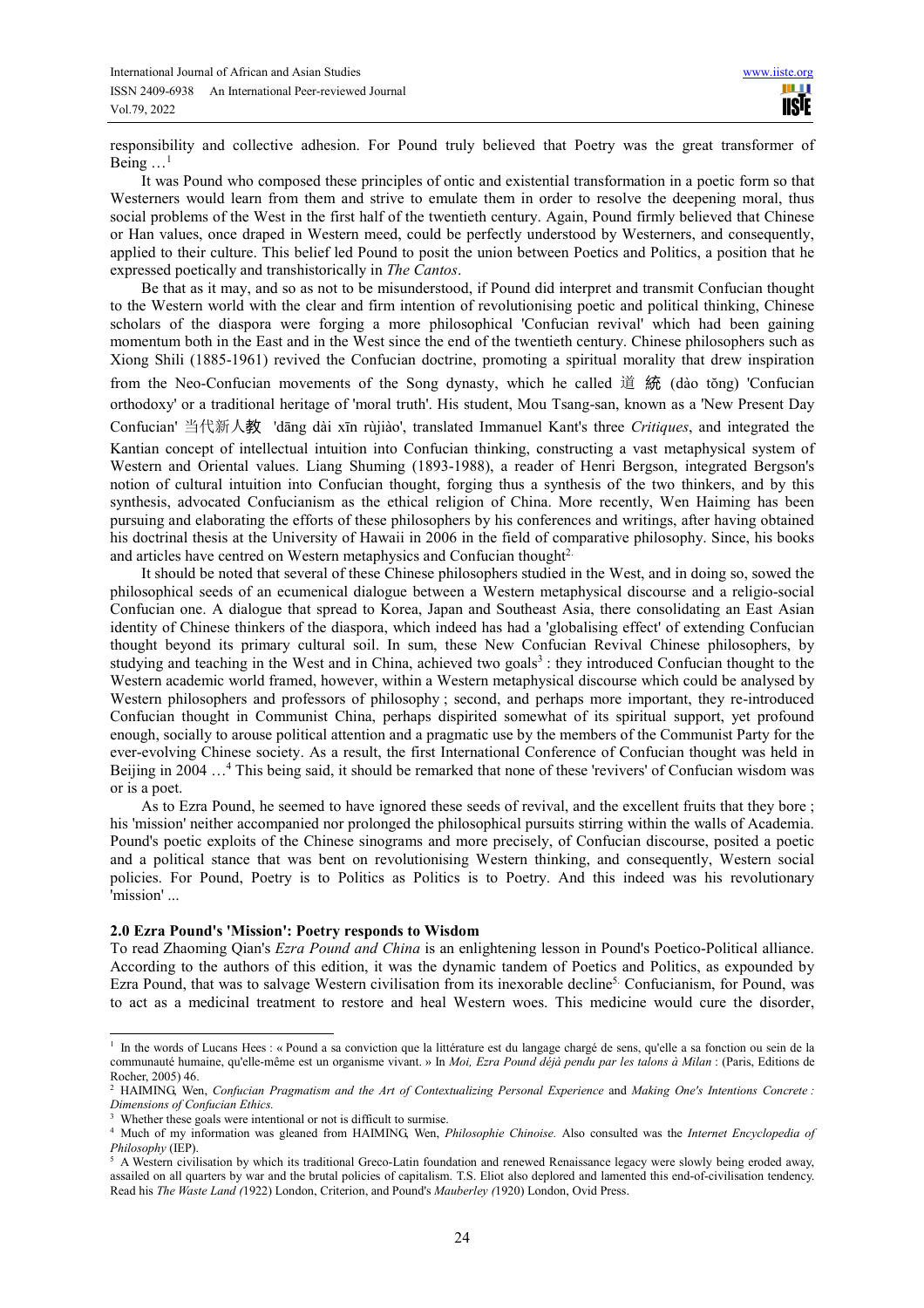**TELE IISIE** 

impairement and ugliness that had been gnawing away at the Western social tissue since the dethronement of Tradition<sup>1.</sup> In the words of Chungeng Zhu :

'Confucianism, he believes (Pound)<sup>2</sup>, is totalizing in the sense that "Confucius offers a way of life, an

Anschauung or disposition toward nature and man and a system for dealing with both". Because of

Confucianism, he maintains, "I fail to see that the history of China, or Chinese historic process, suffers a dichotomy or split into two opposite forces, as does that of Europe*'* 3.

. According to Pound, Order, Harmony and Beauty -that existential triad upon which all high civilisations have been founded- has its seminal seeds in Kong-Zi's teachings. He states this quite emphatically in his *Immediate Need of Confucius* : *'*If only for the sake of understanding and valuating our own European past, we have need of the master Kung.'

Pound, like Kong-Zi, becomes the harbinger of good news, the transmitter of a doctrine that would save Western civilisation from decay and waste, the poet whose medicinal Poetics would transcend the individual creator or reader and like a wake fan out to the whole of a community or society. For Poetics, like wisdom, acts as a transcending force<sup>5</sup>. For Lucas Hees : 'Le poème est pour Pound un outil [...] avec lequel il entend changer la société, ...<sup>16</sup>

Be it as a tool (*outil*) or as a transcending force, hence, Pound begins his poetic redeeming mission by probing the iconic world of the sinograph, his ideogrammic method or imagism. He translates the Chinese sinographs of Confucius' writings into a poetic form by which *The Cantos* becomes the *vade*-*mecum* (the Western *Analects?*) of redemption ! His translation-interpretion of the beginning of *Da Xue* [ *The Great Digest*] imparts to the reader his knowledge of Kong-Zi when correlating the individual with his or her society. His rendering is an urgent appeal to the West :

'The men of old wanting to clarify and diffuse throughout the empire that light which comes from looking

straight into the heart and then acting, first set up good government in their own states ; wanting good government in their states, they first established order in their own families ; wanting order in the home, they first disciplined themselves ; desiring self-discipline, they rectified their own hearts ; and wanting to rectify their

hearts, they sought precise verbal definitions, they sought to extend their knowledge to the utmost. This

completion of knowledge is rooted in sorting things into categories*.'<sup>7</sup>*

There can be no harmony of State without harmony within the family. Similarly, and subsequently, there can be neither harmony of State nor of family without harmony of one's heart by self-cultivation. Confucian maxims of good have been condensed into this pithy enonciation *:* '*Perspicax qui excolit se ipsum*', 'perspicacity is from self-knowledge'( Canto CX and CXVIII). Note that the Chinese maxim is translated into Latin, the language of those bred and cultivated in the 'true Tradition' of Western civilisation ...

Self, Family and State compose the foremost triad of Pound's Confucian message to the West<sup>8,</sup> of which love is the binding spiritual light : 'If love be not in the house there is nothing*'*. (Canto CXVI) If, as some critics have written, the preciseness of Pound's translations leaves much to be desired $9$  the preciseness of his message to the West is quite clear : Is it then paradox or poetic force which convinces, no matter how laden with rhetoric and mistranslation ?

This being said, the poetic prowess of *The Cantos* is by no means a rhetorical exercise, *l'art pour l'art,* a bombastic *tour de force* : Pound's Poetics vehicles the political message which seeks to persuade his readers of the urgency of Order, Harmony and Beauty, first laboured by the individual, then reaped within the family before insemenated throughout the whole of society. For it is this second triad -Order, Harmony and Beauty- that engenders and moulds the Confucian model of moral and social order. Indeed, this triad has always been the founding principles of Chinese authority, be it imperial, republican, communist or liberal. An interesting lesson of this founding principle is to be read in *Journey to the West*. Whenever the mischievious Su Wukong -the Monkey-King- disrupts the triad by his unwonted doings or pranks, subsequent action is taken against him : he is either cajoled into accepting a position within authority, or on refusal, is violently punished for upsetting it. As to Chinese Authority today, any rogue, erratic or uncooperative element within the New China's economicopolitical programme must also be either cajoled into submission or severed from it ! It is in fact this triadic

<sup>&</sup>lt;sup>1</sup> Let me stress here that Tradition for Ezra Pound meant Greco-Roman and Renaissance.

My parentheses.

<sup>3</sup> ZHU, Chungeng *: Ezra Pound's Confucianism,* 57-72.

Published in 'The Aryan Path', Vol. VIII, 1937.

<sup>5</sup> Transcending force towards what ? The Protestant God or the gods of Greek and Roman culture ? The dogmatic ecclesiastical God, be He Protestant or Catholic, or the Grecian gods of Love, Song and Dance ? Or could it be a transcendence that touches a Divine Energy of Light ? <sup>6</sup> *Moi, Ezra Pound déjà pendu par les talons à Milan* (2005) Paris, éditions de Rocher, 179-180.

<sup>7</sup> *Confucius, the Great Digest and Unwobbling Poet*., New York, A New Directions Book, 1951.

The second being Order. Harmony and Beauty.

<sup>9</sup> For example, KENNEDY, G. A., Fenollosa, Pound and the Chinese Character. In *Yale Literary Magazine,* Vol. 126, Number 5, 1958, 24-36, and WILLIAMS, J. R., Modernist Scandals: Ezra Pound's Translation of The Chinese Poem. In *Orient and Orientalisms in American Poetry and Poetics,* 145-165.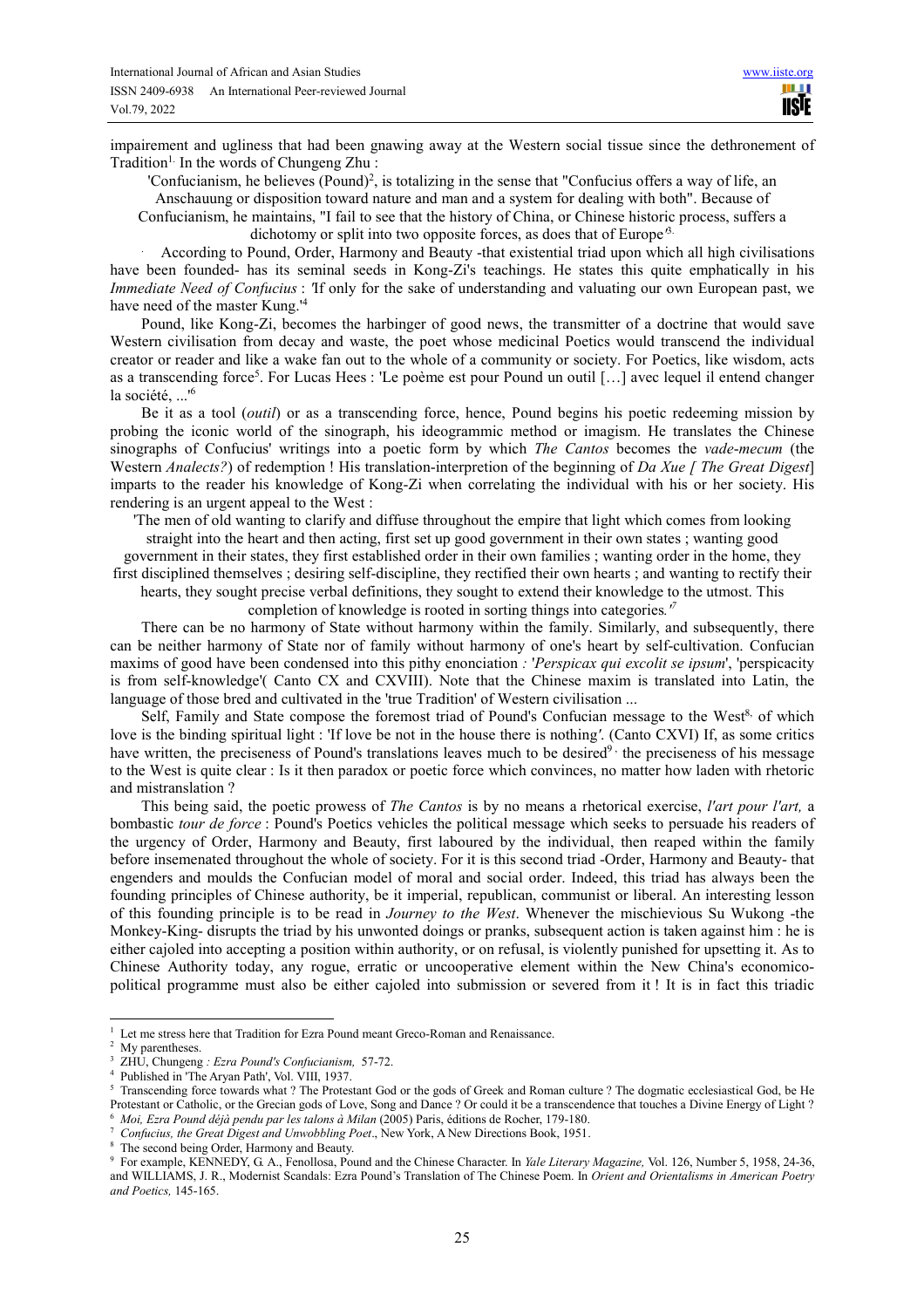concentration of Authority, indivisible and immutable in nature, that fascinated Pound, and which certainly explains his adherence to Italian fascism1, whose underlying doctrines also laid claim to Order, Harmony and Beauty (Greco-Roman). A doctrine which discloses his unremitting compliance to it even after his release from St. Elizebeth Hospital and return to Italy : it was a compliance which he never forswore ...2

Neither poetic device nor abstract rationale, Pound's two triads act as a *Manifesto* to provoke or prompt a radical change in Western political thinking ; it is hence this dual triadic Figure that would spawn social awareness of the individual's role in his or her society. Interesting enough, Pound's was a mission analogous to André Breton's and the Surrealists' own redemptive mission as announced in their *Manifesto*, published and diffused following the debâcle of the First World War. The French Surrealists declared that Poetry and Politics are inseverable, and because they are, henceforth, must act as a driving social force in the transformation of a society weakened and debilitated of its own traditional energies due to political corruption, economic cupidity, irresponsibility, war and social injustice. Pound's convictions echo the same struggle : In the words of Chungeng Zhu :

'Confucianism, Pound believes, offers a solution to the West that, from its political institutions to its economic system, has fallen into chaos and disorder. Ideology and aesthetics are inextricable. Pound also sees in

Confucianism a way of making poetry in articulating his vision of a new earthly paradise.'<sup>3</sup>

An 'earthly paradise' may be a bit overstated, but the point is clear : 'ideology (or politics) and aesthetics' are inextricable, and being so, a veritable arm for that struggle !<sup>4</sup>

Pound's linguistic experiments and poetic transpositions are meant to infuse new forms of political thinking through and by the novel forms of poetic expression that he couched in *The Cantos.* His poetic forms are ones that steer the reader towards a social or political commitment in his or her environment by the wisdom that the poetic forms emit, all the moreso since the founder of this wisdom, albeit not a poet himself, was a Sage, and his wisdom, hence reactualised poetically by a 'disciple' of his, enhances and multiplies the myriad possibilities of this wisdom's social or political function, the first and foremost being the vital or radical transformation of the Western reader's vision of his or her own world. The Order, Harmony and Beauty of Confucian wisdom would gradually penetrate into the social tissue of the degenerating West to revive it by way of the Western readers' interpretation and application of this wisdom within their own social environment. This penetration is facilitated by Pound's visual or iconic rendition of Chinese sinographs as he read them in Confucius' works (through the prism of Ernest Fenollosa's translations, notes and commentaries<sup>5</sup>), then revisualized in the *Cantos* where he often juxtaposes a hand-written sinograph to its translated or interpreted word, phrase or formula, a 'scientific method' which he coined as *'phanopeia'* ; that is, the production of images or visions. It is a pedagogical method that adumbrates by 'pictorial' or 'iconic' support since, according to Pound, the 'image' or a series of 'images' of sinographs strike(s) the reader physically as well as mentally, its (their) signification impressed upon him or her directly by the signifier or signifiant. I shall briefly comment on a few salient examples.

Pound writes  $E \nleq 2$  'zhèng míng' when transposing the concept of the 'true name' (Canto LI) or 'true definition' (Canto LXVI), or simply writes  $E$  when he impresses the idea of 'true' or 'clear', (Canto LXVII). It is one of Pound's most versatile and used sinographs since 'truth', 'clearness', 'rightness' must be the foundation of Poetics, hence Politics, in a civilisation that cultivates Order, Harmony and Beauty as the highest values of that civilisation. Originally, 'zhèng' was a footprint which pointed to a city or settlement with the intention of conquering it<sup>6,</sup> which Pound might have interpreted as 'a step in the right direction' towards the 'conquering of one's Self' …

明 'míng', too, is drawn quite frequently throughout the *Cantos* and has been formulated : 'the light of light is the *virtù*' (Canto LXXIV) since the figure combines the 'sun'  $(\exists)^7$  and the 'moon'  $(\exists)$ . This light of light or dual light here reflects what is morally correct ; however, since the Italian form *virtù* is written, it also conveys the meaning of 'pride' (but not vanity) and 'dignity', which was the signification of *virtù* during the Renaissance period8. Elsewhere, Pound has translated it as 'clarity' (Canto LXXXIV) because this clearness enlightens the essence of a man's true nature (*xìng*) and the essence of a true civilisation, without whose guiding or distinctive light both man and his civilisation would sink into a dark age of ignorance and chaos.

 $\overline{a}$ <sup>1</sup> His anti-Semite and anti-American radio broadcasts between 1940 and 1945 in Rome.

<sup>2</sup> « Il moi amico Pound ha ragione. La rivoluzione è guerra all'usura. È guerra all'usura pubblica e all'usura privata. » said Mussolini. (My friend Pound is right. Revolution is war against usury. Is war against public usury and private usury. (Author's translation). Note the « il mio amico » ! Cited from *Ezra fa Surf, come e perché il pensiero di Pound salverà il mondo*, SCIANCA, Adriana. (2000) Milano, Altaforte Edizione.

<sup>3</sup> *ZHU*, Chungeng *;Ezra Pound's Confucianism*, 57-72.

<sup>4</sup> « La poésie devrait dire ces lois, dégagées du « fatras » de la culture universitaire- et ainsi oeuvrer au bien commun, à la civilisation. » Minière Claude, loc. cited. 80.

<sup>5</sup> Fenollosa calls the sinograph a ''thought-picture'.

<sup>6</sup> HONGYUAN, Wang : *The Origins of Chinese Characters*, 60.

<sup>&</sup>lt;sup>7</sup> Or the 'lateral radical' ; in Chinese, ' $\tilde{\mathcal{B}}$  ' (páng).

<sup>8</sup> Read as such in Machavielli's works, especially *The Prince*.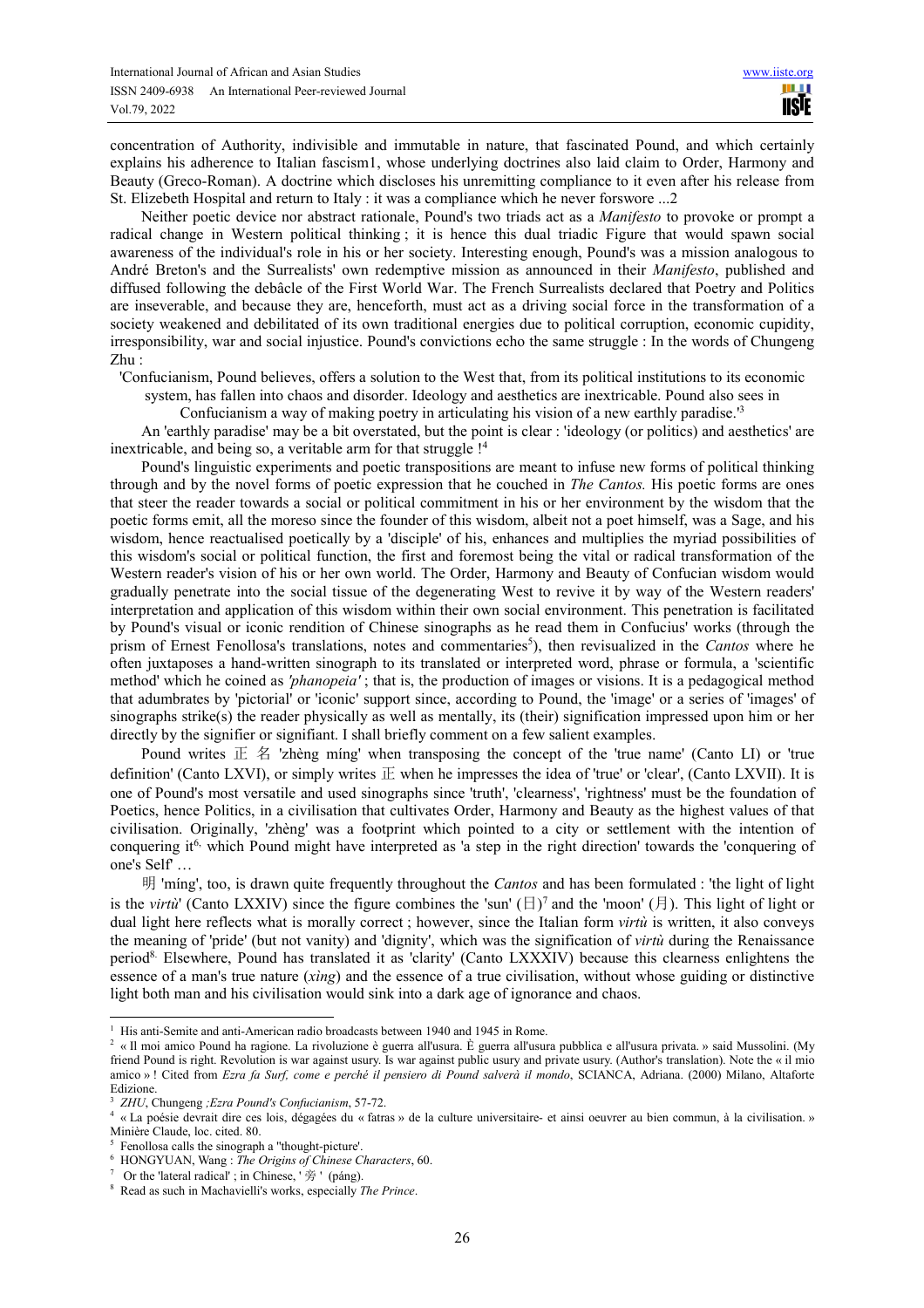In Canto LXXVIII, Pound formulates 道 'dào' as : 'inside the nation or system' ; a transposition of Lao Zi's 'Way' upon which the wayfarer wends his or her way of Self-cultivation, Pound cohering the individual's quest to that of a nation's, read in the combined graphs of the radical, semantic or head component ( '部首' bù shū) : he who 'walks' (辶), and of the phonetic or sound component ('首' shŏu) the 'head' ; for he who is the head of something visualizes a movement towards the heights of leadership<sup>1</sup>.

The sinograph that is drawn most often is '中' (zhòng) and defined as 'in the middle' (Canto LXXVII), or 'It is hard to stand firm in the middle' (of the kingdom)' (Canto XIII). '中'(zhòng) visualises the *Unwobbling pivot*, the *vorticism* whose axis ( $\vert$ ) runs through the centre ( $\vert$ ) of the square projecting the idea of balance and stability, for according to Pound, Confucianism is founded upon a balanced system. The balance and stability begins in the individual's heart then radiates out to trace and fashion society's centre of activity, an activity which is not linear but progresses in cycles (*periplum* : canto LXXXII) or in widening circles, fanning outwards. And indeed, in Canto LXX, Pound writes quite expressively 'I am for balance', alongside of which has been drawn '中 '. In *Cantos* LXXXIV '中', is drawn under, alongside and above this avowal: '*John Adams*, *the Brothers Adam/ there is our norm of spirit our '* $\#$ *' whereto we may pay our homage.*<sup>12</sup> The possesive pronom 'our' voices Pound's commitment to the norm of spirit that is reflected in Confucian thinking which he has transposed to those thoughts and writings of John Adams, a sort of Western homologue to the oriental Master, and to whom Pound acknowledges his intellectual debt. Pound, like Confucius (and John Adams and Thomas Jefferson)<sup>3,</sup> wends the 'middle' road, avoiding thus those two extremes that favour the conditioned or mundane nature of man (sensualism), or his unconditioned or divine nature (asceticism); an extremism that jumps and shifts haphazardly between what 'is' and what 'is not' ...<sup>4</sup> Thinking in extremes excludes because it spurns the other's thinking<sup>5</sup>. In sum, the sinograph is a medium for poetry, an aixis ( $\vert$ ) that traverses the centre of the world ( $\Box$ ), both stablizing it and allowing allowing it to emit its civilizing virtues ...

These are but a few examples of Pound's linguistic meditations on Chinese sinographs in relation to his Poetics and Politics 'pedagogy' for Western readers. There is no doubt that his 'pedagogy' has been criticized due to the numerious mistranslations and ambiguous intentions behind his interpretations ; criticized, too, because of his purely 'visual' or 'iconic' method of translating sinographs<sup>6</sup> into Western languages, and more important still, in transposing a Confucian orientalism on to Western values, whose foundations, in spite of its cracks and fissures, continued to be upheld, none the less.<sup>7</sup> How many readers really believed in his 'mission' to reconciliate and unite (reunite?) Poetics and Politics at that time is difficult to assert.

However justifiable these critics be<sup>8,</sup> or however utopic his mission may appear, Pound's analogy between the visual effect of the sinograph and its poetic effect on a given society forged a veritable poetic pedagogy to and for the Western world : the *Order* of the strokes is cognate to the society that the order mirrors ; *Harmony*  emerges from the ordered srokes ; an asethetic *Beauty* is spawned when the sinograph has been completely drawn, especially in its calligraphic form. For Pound, a sinograph is a poem in itself, a mirror or reflexion of the society that has invented and written it: that serves as an example of Order, Harmony and Beauty because it acts as a synecdoche of that society. Poetry, maxims, dialogues, aphorisms ; Art as a whole, must penetrate and cohere with the activities of a society. It must become a veritable social habit or practice if it is to become a civilising, political value. The sinograph is not in the words of Claude Minière :' un élément décoratif dans la poésie de Pound, il aura été un moment de vérité, moment de la vérité métaphysique, sur les décombres de l'Europe, de la guerre) l'autre*.'*<sup>9</sup>

In the same pedagogical vein, Pound reproduces nineteen sinographs in the *Pisan Cantos*, (Canto LXXVII), with a dictionary definition for each. Just as a concluding remark, all the sinographs read in *The Cantos* were

<sup>&</sup>lt;sup>1</sup> This being said, the pilgrim, either Taoist or of another denomination, would 'translate' the graphs as the 'questor' wending( $\angle$ ) his Way to Self-Accomplishment, the 'head' (首) depicting both the means and the goal.

<sup>2</sup> Page 118.

<sup>3</sup> Pound reread and interpreted Adam's and Jefferson's political, economic, juridical and historical works in light of and through the prism of Confucius' writings.

<sup>&</sup>lt;sup>4</sup> This type of ignorance is voiced today in formulae such as 'you are with us or against us' !

 $5$  As to the sinograph  $\#$  (zhòng), Claude Minière has another interpretation : « ..., le centre n'est pas stable, ou inerte ; c'est une flèche qui frappe le cible. La cible qui veut atteindre le poète, vers laquelle il tend ses forces critiques, et vers laquelle il fera constamment retour ... » in *Pound caractère chinois*, Paris, Gallimard, 2006, 33.

<sup>6</sup> T.S. Eliot calls these 'translations' 'translucencies' in his introduction to Pound's *Selected Poems,* in the 1959 edition. George A. Kennedy was very critical of this visual method of reading Chinese sinographs. According to the author, and I quote : 'Contrary to impressions current among westerners, only 364, or 3.9 percent of the characters, could at that time be traced to a pictorial origin.' *Fenollosa, Pound and the Chinese Character* (1958) Yale University Magazine, Vol. 126, N° 5, 24-36.

<sup>7</sup> On the contrary, Claude Minière's work cited above exposes Pound's use of Chinese sinographs as a revolutionary act of poetry and politics. <sup>8</sup> This is not an issue to be taken up and pursued here. Related to it, however, is FROULA, C. : The Beauties of Mistranslation : On Pound's

English after Cathey. In *Ezra Pound and China*, 49-71.

<sup>&</sup>lt;sup>9</sup> Loc. cited. 98.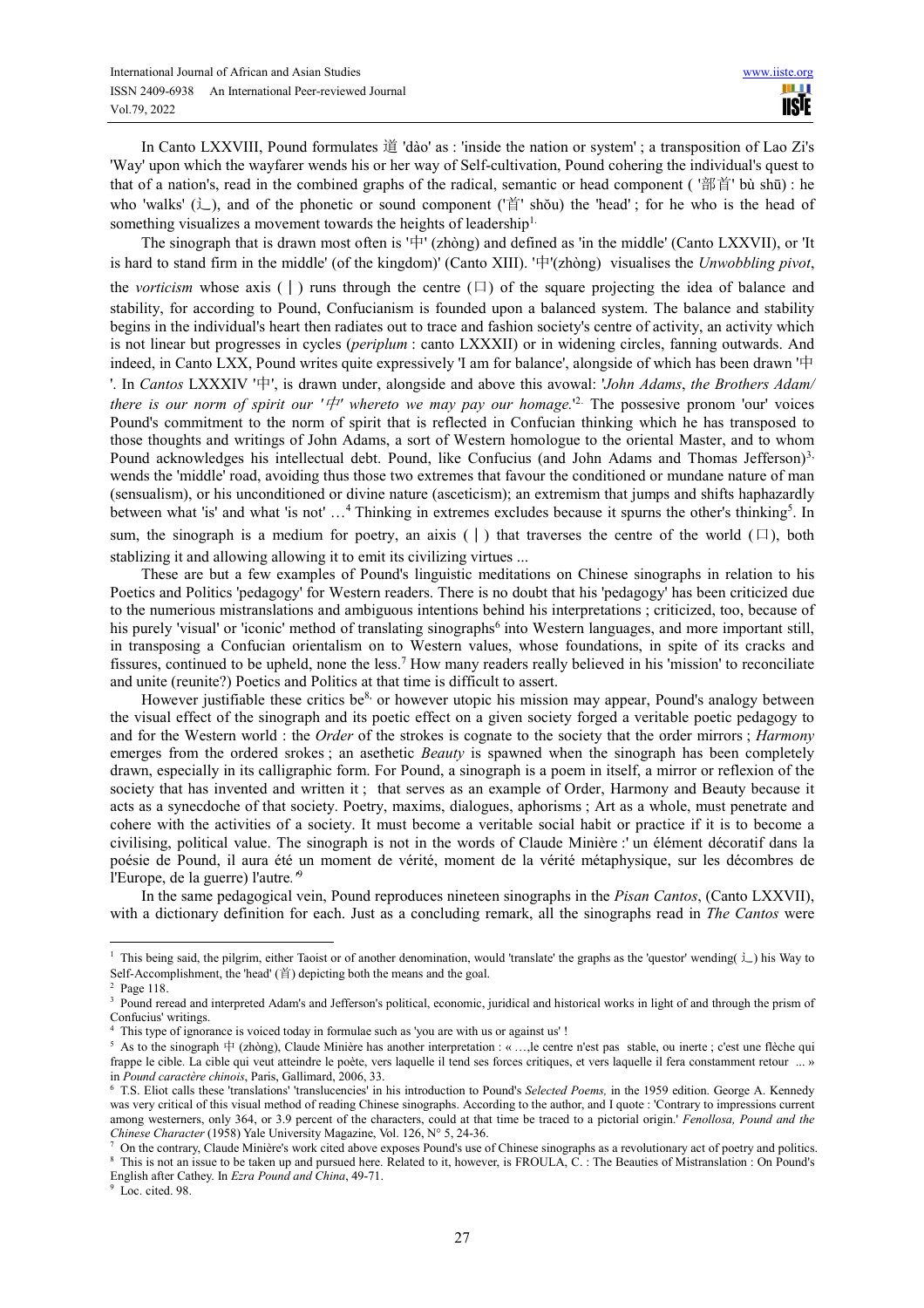#### hand-written1.

The intimate correlation between Poetics and Politics should not be understood as a dual force ; that is, of one reflecting the other, as for example, poetic wisdom reflecting, like a mirror, the society or political structure that nurtured it. It should be understood as a non-dual force, a combination of complementary values, equivalent to the intimate and necessary correlation between the conditioned and unconditioned nature of man, practiced and voiced by Confucius and his disciples. It is thus not a question of dichotomy or dialectics, nor of opposing contrary forces : but of intermelding complementary values bound into a unified One.

This unified One seemed to originate in Pound's belief that ancient Chinese society had attained a 'religious<sup>12</sup> unification founded on the principles of Confucianism. And yet, if one peruses a History of China, Kong-Zi's teachings never really inaugurated complete Order, Harmony and Beauty in China. It is true that Ezra Pound knew relatively very little of Chinese History, and his 'mission' remained one basically for the Western society that he represented ; a rather paradoxal situation given the fact that if a Confucian ideal had never been fully embraced by the Chinese society as a whole, even ignored by large swathes of that society during long periods of time, how could the Confucian doctrine accede to a Western civilisation that ignored, disregarded or slighted not only Oriental Order, Harmony and Beauty, but the very existence of such a doctrine and its presumed author ? Neither the *élite* nor the masses were potentially apt or disposed to 'leap backwards' into their traditional modes of thinking and social behaviour. It remains to be seen whether the wisdom of Confucius spurns a purely materialistic society or, on the contrary, actually favours and encourages it, potentially ...

## **3.0 Globalising China : Confucius at the Helm ?**

Has modern China, thanks to Deng Xiaping's socialist market economy or socialism with Chinese characteristics, sounded her *xing* ? Had Deng explored his Self and brought to light his *ming*, a light that he then cast or imposed on the population of China ? It seems very obvious to me that the introspection, contemplation and perspicacity that Kong-Zi had practiced and disseminated as a means of self-discipline or self-improvement was, and still is, reserved for an *élite* ; that is, those who do not have to work fifteen hours a day to survive, nor have denounced the errors and oftentimes ugly results of modern industrialisation and globalisation, yet have not the opportunity to voice their opinions in a country like China whose very immenseness dwarfs the individual within the maelstrom of the swirling masses, unable to be heard above the monotonous, droning and din of respiteless production. The enriching of the individual for the welfare of all has little to do with adherence to Confucian values. The obsession of infinite progress, be Communist- or Market-orientated, whose obtuse and insensate means of production implies the use of dangerous pesticides, the polluting of air and water, the imposed change in traditional dietetic habits, the dumb submission of millions of men and women whose incomes, however slight or weighty, count more than any quest for self-cultivation, have prompted a dreadful predictament : the more China reaches out globally, the more she tightens the grip of control and surveillance within. As production augments, spiritual or religious practice is stifled, even punished. Political opponents of the Party disappear or are sent to reeducational centres. In the light of modern China's brusque awakening, and the ecological results of that awakening, Pound's 'mission' of a Confucian revival in the West becomes somewhat odd, even irrelevant. For ironically, modern Communist China is imitating those Western-born economic values that Pound overtly despised and condemned.

To be fair, however, Ezra Pound's restorative poetic and political efforts should not be written off as utopic phantasies or a fool's illusions : his 'mission' was sincere ; yet he lacked existential experience. If Pound had lived in China during those years of his meditations and writings would he have engaged 'Master Kung' as the saviour of the Western world ? Indeed, his *Immediate Need of Confucius* lacks historical probity and political knowledge, expecially twenieth century Chinese history. Could Pound have been perspicacious enough to foresee the brutal and rapid awakening of China from a closed Communist economy to an open-market, globalising one ? It is true that he had not lived to witness China's Great Liberal Opening ; yet, he was very much alive during Mao Zedong's 'A Hundred Flowers campaign' (1956), his 'Great Leap Forward' (1958-1962) and the outbreak of the 'Cultural Revolution'  $(1966)$ ;<sup>3</sup> adventures that manifested political and social confusion within Communist China. Did he ignore these events ? Did he feel concerned about them ? Was Mao Zedong's actions induced by the importance of social Order, Harmony and Beauty drawn from the Confucian doctrine ? Undoubtedly, the Chinese Communist Party had other enlightened heroes to erect, and with which to educate and greaten Chinese society rationally and scientifically. Pound's existential ignorance of China, ancient or modern, points to the fact that wisdom cannot be transposed from one culture or civilisation to another unless this wisdom has withstood the traumas, tribulations and transmutations within the society of its own cultural soil ; has survived the political vicissitudes since the days of its own founders and pursuers.

By his wife Dorothy and by himself.

<sup>2</sup> Again, 'religion' in the Latin sense of the word '*religare*' 'to bind'.

Pound passed away in 1972. Was he then not at all interested in these major upheavals during the time spent at St. Elizebeth Hospital in Washington (13 years) and during his final years in Venice, returning there in 1961 until his death ?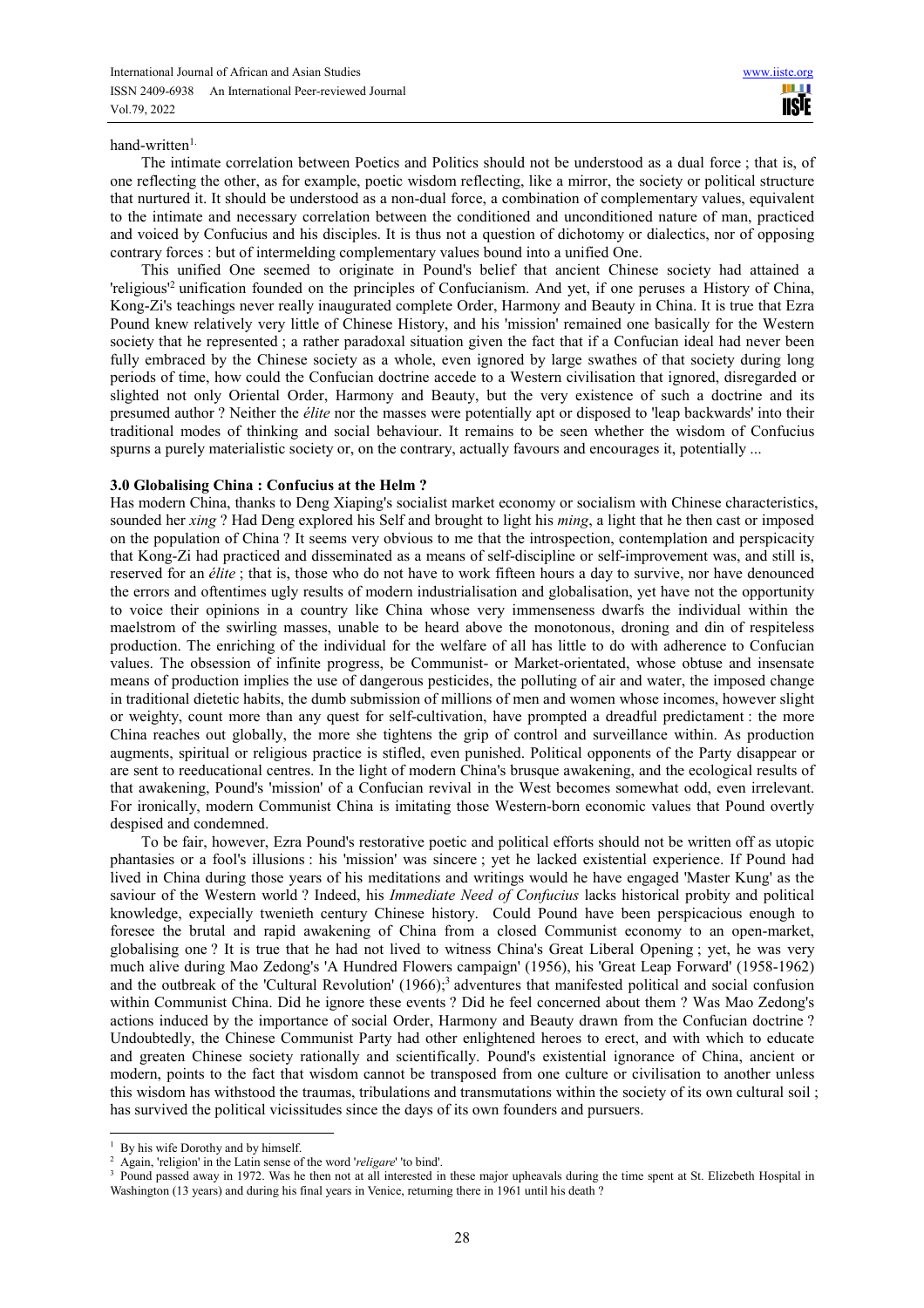And that indeed appears to be the crux of the question : Has Confucianism withstood and survived the myriad transformations, upheavals and revolutions throughout its long history ? At a superficial glance one must be affirmative : In 213 B.C., during the Qin dynasty (211-206), Emperor Qinshihuang ordered an autodafé of Confucian inspired writings, and had buried alive four-hundred and thirteen (or four-hundred and sixty) Confucian scholars, the majority of whom were teachers  $1$ ! Emperors of the Han dynasty promoted Confucianism as the state doctrine, but with the slow and steady penetration of Buddhism a religious rivalry ensued, which reached its apex during the Buddhist-dominated society of the Tang dynasty. A Neo-Confucian movement promulgated proscriptions against the political encroachment of Buddhism (and against Taoism to a certain extent), organising the spiritual and political force of the Song and the Ming dynasties. There then followed a long period of decline of and indifference to the Confucian doctrine by the Mongol rulers of the Yuan dynasty, who had been converted to Buddhism, and by the Manchu emperors of the Qing dynasty<sup>2,</sup> also of Buddhist faith. The two Republics, Liberal and Communist, inveighed and lambasted against Confucianism, the last onslaught being the *Pilin Piko Movement* of 1973, orchestred by Mao Zedong and his wife Jiang Qing against the Vice Premier Lin Biao, accused of neo-Confucianism and of fomenting a *coup d'État*3. And yet, notwithstanding these oftentimes dreadful turmoils, it appears that since the 1990s, Confucianism has experienced a remarkable political revival, and is continuing to do so. Yet China's august awakening and its Confucian revival, when ruminated within Pound's poetic and political interpretations of Confucianism for the Western world, it cannot but strike the observer as the very paradoxal inversion of the poet's aspirations !

Fundamentally, Pound's drives and desires to transplant Confucian thought in the West appear to project his animosity against economic *laisser-faire*, usury, wild consumerism and interest on bank loans, ironically enough those very 'Western values' that mark China's awakening today. When Pound writes *Contra Naturam* in *The Cantos* as the evil which has caused the decline of the West, it is this very *Contra Naturam* that is galvinising China's globalising course, spurring her export production, laying the foundations for her Silk and Belt Road Project. In sum, the 'New China's' policies are precisely what Pound had excoriated, and whose only 'medication'4,,according to Pound, was to be found in Confucius' wisdom ; that very wisdom to which the 'New China' has revived and is currently exploiting in her global adventure.

The irony of Pound's desires may or may not have its roots in his total inexperience of Chinese History It is primarily due to his handling of Ernest Fenollosa's notes and writings, his iconic or pictorial inspiration drawn from sinographs and especially his aversion of Western economic policies, all of which laid the foundation upon which Pound erected his ideals of Confucianism : ideals that reflected or projected his own psychological state and political position. The reality of modern China held little interest for him since his psychological need to project a Classical China, however artificial, illusionary or exotic, proved to be a greater incentive and a more potent reality because this reality would save classical European culture from desuetude. To infuse a Chinese classical culture as a medication into a waning Western one is like building a gigantic supermarket in the jungles of the Amazon or in the Sahara desert : it serves no purpose but to defend the architect's own ideological blueprint, prop up his own dogmatic edification. Bai Xiao has called this infusion *'myth-making*', by which the '*ideogrammic myth of the Chinese language*' initiated an *'idealization of the Confucian ideology*' 5.

Ezra Pound, whilst imprisoned in Italy by the American army for his support of Fascist Italy during the Second World War, said himself that the reading of Confucius' *Analects* assuaged his trials and tribulations, both mental and physical. Did he collate his own mental and physical breakdown to the West's, and by this vast transfer, believe that the *Analects*, if read by Western leaders (and the masses?), would cure their nations' deepening pathological state because it would cure theirs ? In Pound's editing of Ernest Fenollosa's *The Chinese Written Character as a Medium for Poetry*, he condones Fenollosa's grandiose project in the name of Culture not only to Western intelligensia, but to her politicians :

'The duty that faces us is not to batter down their forts or to exploit their markets, but to study and to come to sympathize with their humanity and their generous aspirations. Their type of cultivation has been high. Their harvest of recorded experience doubles our own. The Chinese have been idealists and experimenters in the making of great principles; their history opens a world of lofty aim and achievement, parallel to that of the ancient Mediterranean peoples. We need their best

<sup>1</sup> This event is called ' 焚 书 坑 儒 ' fén shū kěng rú, 'autodafé, buried alive'. The *Book of Songs* and the *Book of Documents* were particularly targeted. For Confucianism during the Han period see LOEWE,M. : *Faith, Myth and Reason in Han China.*

<sup>2</sup> A dynasty that was very anti-Han, thus anti-Confucian.

<sup>&</sup>lt;sup>3</sup> In Chinese : <u>批林 批孔运动,</u> literally 'Criticize Lin (Biao), criticize Kong (Zi) Movement. Kong-Zi was treated as 'the archenemy great bastard' by all the social classes of China :头 号 大 混 蛋 tóu hào dà hùn dàn. Temples dedicated to Confucius were defiled, his statues decapitated and even his tomb was profaned. This movement was Mao's idea of 're-examining' Chinese History through the prism of Maoism ! How ironic that the same tomb today at Cufu has been completely restored and is under the aegis of UNESCO. More ironic still is the nineteen metre statue that has been erected to Confucius' memory at Beidahe, the summer resort of the executive members of the Communist Party, ordered by the president himself, Xi Jinping !

<sup>4</sup> SUN, Hong, 'Pound's Quest for Confucian Ideals : The Chinese History Cantos'. In *Ezra Pound in China*, 96-119.

<sup>5</sup>  *Making it New : Ezra Pound's Luminous Mythmaking,* 69.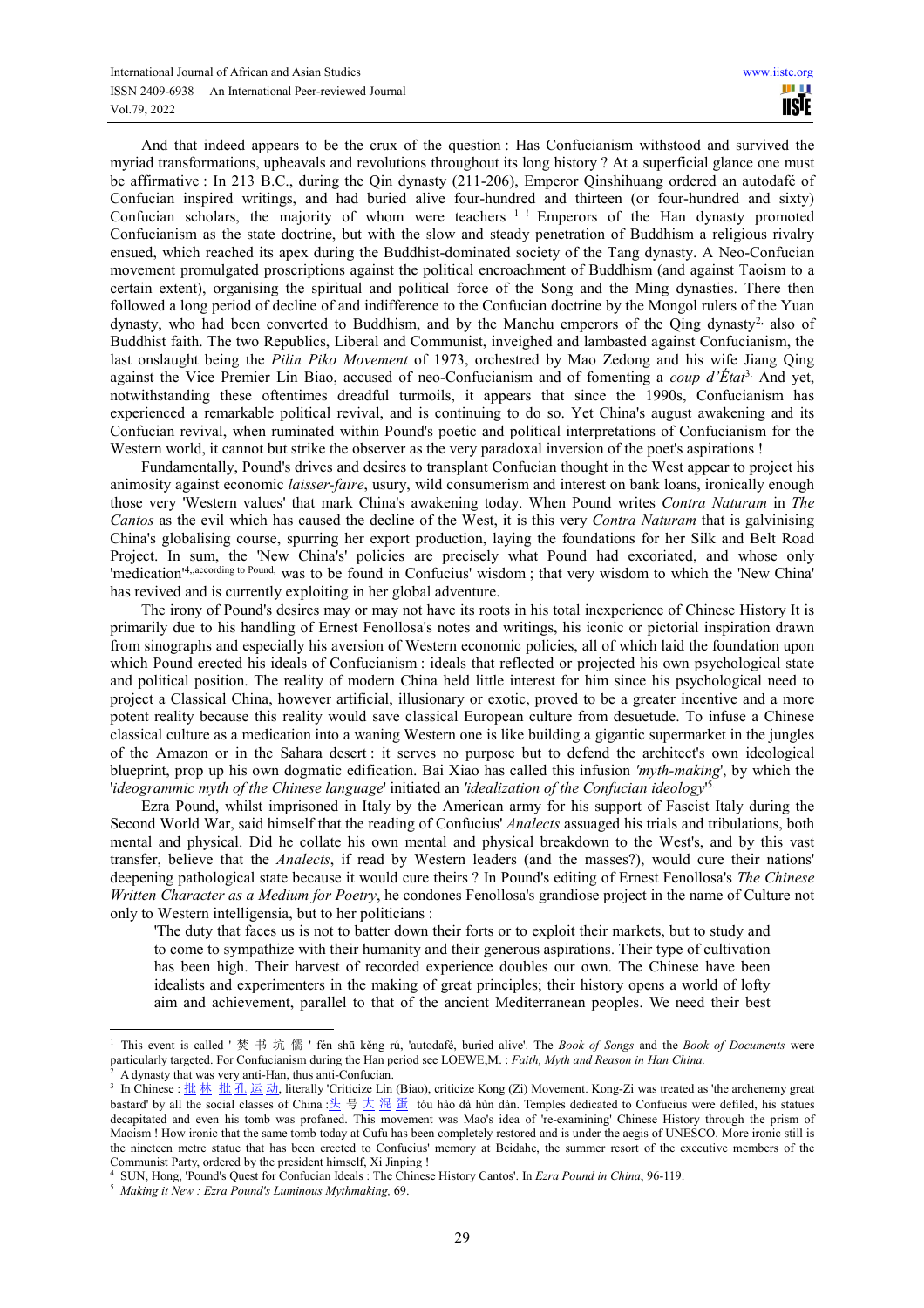ideals to supplement our own-ideals enshrined in their art, in their literature and in the tragedies of their lives.*'* 1

Ezra Pound's enthusiastic note rings of a project that seeks to attain lofty political levels: his 'us' (Westerners) and 'their' (Orientals : both Chinese and Japanese) creates a dichotomy that places him now in the camp of 'their', now in the camp of 'us' ; not exactly in the middle of them, but in each camp simultaneously, alternatively, as if he were a bit reluctant to be that politician 'go-between', or that artist 'middle-man', choosing both camps simply because he as a 'translator' could not position himself otherwise, however superficial, unempirical or 'bookish' these positions appear to us. Can and should one pose then as a 'middle-man' or an 'interpretor' whose erudition and transmission of it has been gleaned only from books, and not from periods spent living amongst the populations whose ideals are 'enshrined in their art, in their literature and in the tragedies of their lives'<sup>27</sup> Populations whose 'great principles' would undergo radical mutations, and whose 'idealists and experimenters' would experiment other ideals, modern ideals, notably Westernized Liberalism under the guidance of Sun Yat-sen, and Western-imported Marxism under the command of Mao Zedong : the two very ideals that Pound loathed and debunked ? Perhaps it is easier to elaborate an ideal from ancient scripture, itself idealised since it eulogizes rather than bears witness to an ever-changing reality, thus unpredictable<sup>3.</sup> Here another problematic arises : Can or should one disinter classical texts to apply them to a modern State (Europe) suffering from cultural 'decrepitude' ? Can or should one attempt to 'redeem' modern values (Western) from political and economic decadence -due to the advent of modernity- by the therapeutic usage of these venerable and hoary texts ? Pound's 'redemptive mission' is purely textual ; a textual attitude that suffused him more with a scholar's or an erudite's discursive authority on Confucius than with the reality of Master Kung's impact on the reality of China (especially modern). For indeed, between Pound's textual representation of Confucius and the reality of twentieth century China the rent is enormous.

These problematic questions solicit another : Do the Chinese today really believe Confucianism to be the founding wisdom upon which their material and social progress has been elevated ? Do they believe his religiosocial system to contain the seeds of what would blossom into a Socialism with Chinese characteristics ? Has the 孔子学院 (kǒngzǐ xuéyuàn) -the Confucius Institute- afforded the Chinese an economico-cultural trade-name or logos like the Italian Dante (Instituto Dante), the German Goethe (Goethe-Institut), the Spanish Cervantes (Instituto Cervantes), the Russian Pushkin (институт русского языка имени А. С. Пушкина) ? Or has the hoary wiseman's name been idolized or re-idolized to spread the image of a sagacious, just and morally-bound China to the outside world rather than one of a rampaging capitalistic machine, running amok in Africa, South America and in Eurasia, bent on overcoming the West in its own game ? These questions are of course very much open to debate. On the other hand, it is quite evident that China's explosive production, and exportation of it to all the continents of the world, has been marketed without military threats, embargoes, ideological sabotage, moralistic-mongering or instigated *coups d'État*, very much unlike what the West has practiced for centuries, and is still practicing today. Indeed, China's anti-bellicose principles are quite unique in our globalising world : Is then the Confucian doctrine of self-cultivation and social harmony responsible for such 'pacific' means of business transactions and commercial engagements ? The Confucian values of pragmatism, cultivated through self-restraint and introspection, may have laid the foundation of a rational pattern of give and take without the need for threats, economic sabotage or military bravado. Indeed, self-restraint and introspection are values which Pound felt traditional China had achieved by adhering to the principles of Confucius. For example :

'If a man have not order within him

He can not spread order about him; And if a man have not order within him His family will not act with due order; And if the prince have not order within him

He can not put order in his dominions*.'<sup>4</sup>* 

Inversely, is *s*ocial order and harmony achieved through an individual's own nurtured self-determination, or one that is imposed by Authority ? Does the Chinese citizen today have the will or the time to cultivate or develop his or her 'Self' so as to achieve collective social Order, Harmony and Beauty ? Or is it the task of the Communist Party of China to hammer out social order and directives to the producing and consuming masses ; masses, who as far as I have seen, do not enjoy enough time to cultivate or develop their 'Self' ? If anyone is grooming his or her 'Self', it is not the *nouveaux riches*, but the residue or marginals of a claustrophobic system,

<sup>1</sup> FENOLLOSA, E. *The Chinese Written Character as a Medium for Poetry,* 2.

<sup>2</sup> Note that these populations are again compared to those of the Greeks and the Romans : '… *the ancient Mediterranean peoples'.*

<sup>&</sup>lt;sup>3</sup> Pound's infatuation with the grandness of Greco-Roman and Renaissance culture undoubtedly led him to support Mussolini's delirious quest to re-enact the vertiginous heights of the glories of the Roman Empire ; a nostalgic, almost fantastic quest that stimulated the manufacturing of Italian fascism which Pound not only endorsed but espoused, becoming an active, contributing agent.

<sup>4</sup> *The Cantos*, XIII.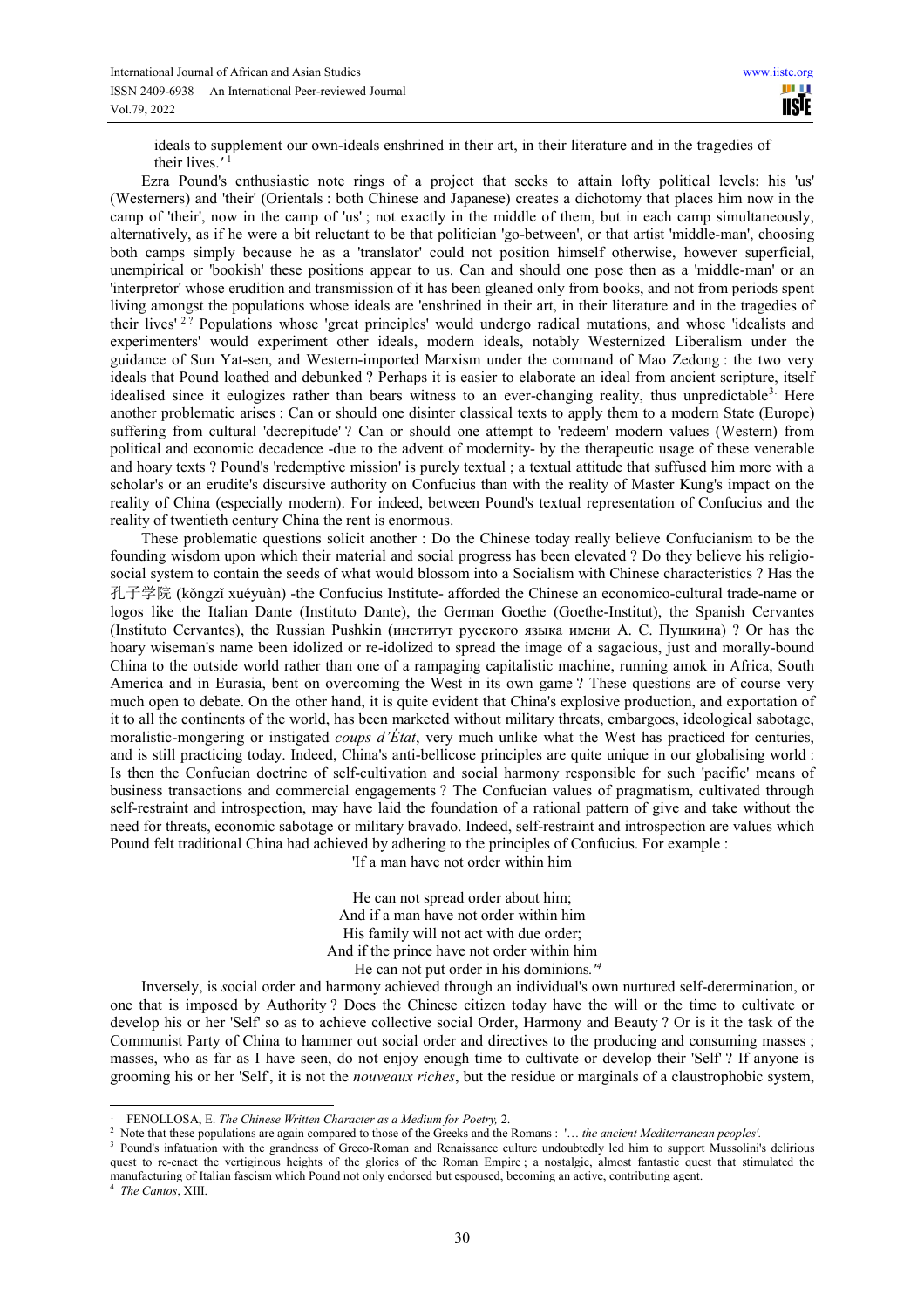the majority of whom had been adhering to the principles of Falun Gong.

It appears to me that China's social philosophy today hardly differs from that of the Western world's : production and consumerism being the shibboleth to individual happiness and social well-being. The masses who lead miserable, moiling lives are either too busy 'making ends meet' or have jumped on the band-wagon of frenetic consumerism, consuming to their hearts' content without a thought to any spiritual need of selfcultivation<sup>1.</sup> The reality of modern China coheres not to Pound's understanding of the Confucian ( $\dot{\chi}$ ) 'wèn rèn'<sup>2</sup> as read in the *Analects*, translated by Pound as either 'the real gentleman' or the 'proper man' in his *Great Digest*. Did Pound, like René Guenon<sup>3,</sup> believe that only an *élite* could and should be liberated from the toils of time-consuming daily labour, whereby he or she would benefit from a wisdom that would lead him or her to selfdevelopment, and consequently to social harmony ? Was Pound's 'mission' intended for the 'cream of the crop' who would raise the level of Western civilization to the one that had existed in Antiquity and the Renaissance, and whose regeneration would draw inspiration from the traditional Chinese civilisation that Confucian principles had expounded ?

It would seem that a European revival required the revival of an *élite* modelled on the Oriental principles of Confucianism, which does indeed echo Guenon's own 'mission', in which any European revival would have necessarily depended on a Western *élite*, albeit one that needed the aid of an Oriental (Hindu or Muslim) *élite*. This being said, Guenon's revival presupposed an *élite* versed in metaphysics or in esoteric science (Sufism), whereas Pound's 'real gentleman', was nurtured and versed within the higher spheres of Poetics, exoterically ! Pound had no great love either for the Buddhist or Taoist systems of thought, both being much too esotericallyinstituted (mystically-minded) for his idea of true social intercourse. Pound's social aspirations for the Western world were basically founded upon the Chinese socio-ethical values that the sinogram  $\lambda$  (II) carries as taught by Confucius ; namely, and I quote :

 'a system of behaviour devised to improve the lot of humanity and the quality of living. One of its functions was to establish a permanent framework for human activity that outlasts the frail and short-lived aspirations for the individual man or woman.'<sup>4</sup>

And it is within this ethical system that Pound's Poetics fits in nicely, for Poetics outlives he or she who composes, invents or creates it ...

Be that as it may, undoubtedly the naïvity of Pound's 'mission' to promote Confuciansim in the West is proportionate to China's appropriation or re-idolisation of Master Kung to promote his Figure as the spiritual light of lights of globalization ; a light that spreads Order, Harmony and Beauty throughout the world ; that illumines the way for the establishing of a myriad global shopping malls through whose shiny doors every nation will step with glowing smiles, consuming cheerfully and delightfully ; that radiates a *Pax Sinica* by which every creature on earth becomes a happy client, be they seller or buyer, surveyed and manipulated by a handful of 'selfcultivated' economic and political decision-makers. Will Confucius escort (export!) China to the centre of the globalising world, and thus confirm her assertion as the Middle Kingdom ? It is ironic that Pound's 'mission', however illusionary, does refract a glimmer of success. For unlike the fifteenth century, when the emperors, for reasons quite unexplanable, decided to recall the junks that had been exploring and accosting South-East Asian and Indian coasts, the globalising China of today has absolutely no intention of recalling her junks ; they are well nigh maintaining steady courses on high seas, and are resolute to steer for higher ones and engage in more exotic adventures (the Artic Road?), whether the West welcomes them to their ports or not.

It certainly appears that Confucius has become the energizing helmsman, the Figurehead at the bow of an enormous vessel circumnavigating the waters of our globalising world. And this Chinese vessel flies not the battle ensign : China does not preach from the pulpits of self-righteousness, nor does she evangelize against rogue states in favour of her own self-righteousness. In fact, much to a distraught West, China has not only joined the globalised navy, she is presently at the helm of the flotilla ...

Globalising, too, are the mushrooming Confucius Institutes thoughout the world ;5 they blossom out discreetly, humbly. They are growing as quickly as Chinese business communities are. There, Chinese is learnt as a spoken langage ; as a language of business communication. It is taught as the language of Confucius : harmony without uniformity, albeit whose tones, accents and modulations are resolutely modern : social Order, Harmony and Beauty can only be secured when every being on earth has enough to eat, clothes to wear, home to

<sup>&</sup>lt;sup>1</sup> On the other hand, the Chinese assiduously practice collective physical and mental exercises : dancing, band music, Tai Chi Chuan, Lian Zi (shuttlecock), ping-pong, etc.) in public parks or where space permits. These exercises, however, are not Confucian inspired.

<sup>2</sup>  $\dot{\chi}$  means 'literature', writing, culture, language'. The  $\dot{\chi}$  is a highly cultivated man, hence a superior man.

<sup>&</sup>lt;sup>3</sup> To list Guenon's books on this lengthy subject would be space-consuming. All his books purported this intellectual élite as the foundation for social and cultural revival. Two books, though, should be consulted : *Aperçus sur l'Initiation* (1946) Paris, Editions Traditionnelles, and *Autorité spirituelle et Pouvoir temporel* (1984) Paris, Trédaniel, Edition Véga. This last being the new edition.

<sup>4</sup> Loewe, Michael, *Faith, Myth and Reason in Han China,* 174. 礼 (lĭ) as read in the dictionary means 'rites, ceremonies, salvation.' Oddly enough, Pound makes no mention of  $\lambda$  in his poetic compositions.

<sup>&</sup>lt;sup>5</sup> There are to date 548 Confucius Institutes located in 154 countries of the world.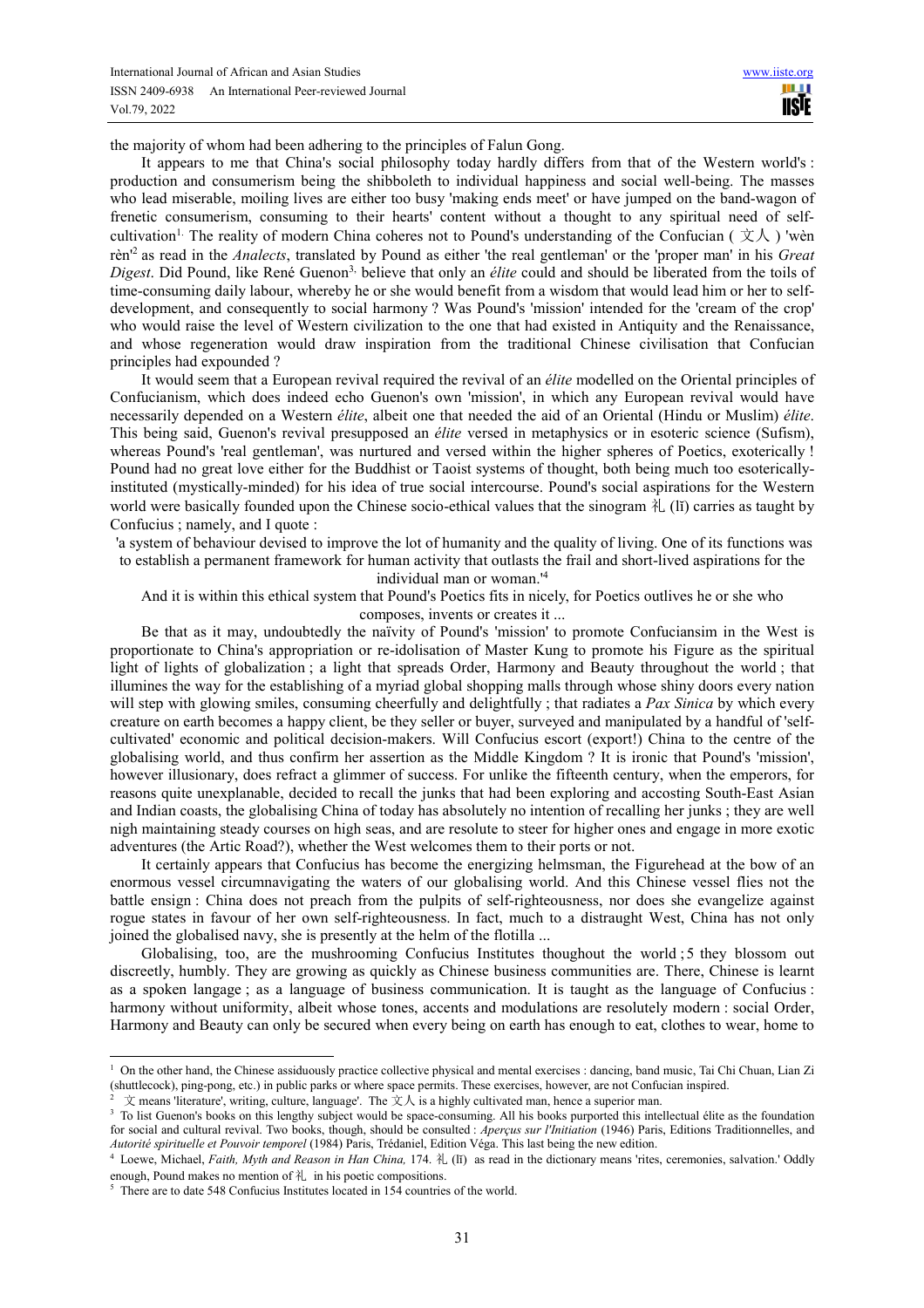$\overline{a}$ 

live in. These Confucian values are building or rebuilding African nations' infrastructures : ports, railways, depots, aeroports, etc. These Confucian values are laying out pipelines to the West through Central Asia and Pakistan, and a refurbished Silk Road across the length and breadth of Eurasia. Where Western material prosperity has failed to succour the nations that she once so brutally colonised, where the United State's technology has failed to subdue, tame and domesticate the nations that she has incessantly embargoed, bombed and humiliated, China has adopted the role of the peaceful mediator ; that is, a business partner and not the smug mentor or lofty master1 !

Again I must pose the question : is China's course today Pound's poetic ideals of yesterday ? Are the Confucius Institutes there only as ideological showcases for the naïve European or African ? Are they mere façades to entice and lure the foreigner, and there become potential clients to an ever-expanding consumerism with Chinese characteristics2 ?

On the other hand, there is no doubt that Confucian ideals, since the 1990's, when the Falun Gong movement was mercilessly uprooted and eliminated from the New China's Socialist landscape, that Confucian ideals or values have been integrated into the programme of the Chinese Communist Party. Perhaps these Confucian ideals or values had always been of Communist stamp *avant la lettre* ? It should be remembered that this new-found Confucian wisdom in Communist China had long been a philosophy of life for the Taiwanese, the Koreans and the Japanese : How ironic that after centuries of dormancy the Sage of China has finally been welcomed back to his own homeland ! Irony or strategy ? Spiritual revival or marketing ? Falun Gong decimated, Catholic churches demolished and its clergy and parishers dispersed, the Uyghurs checkmated in the Xinjiang :<sup>3</sup> the tempest has now been calmed for Confucius to take the helm and steer westwards, not so much to conquer the West, but to imitate<sup>4</sup> then cultivate it with the three-thousand years of Confucian wisdom so indefatigeably gleaned. If this be the case, and I am not pretending that it is, Ezra Pound would surely cry out : « Set sail ... heave ho ... anchors away ! » Would this then be a genuine revolution ?..<sup>5</sup> Albert Camus had the occasion to write  $\cdot$ 

### *« Les grandes révolutions sont toujours métaphysiques »<sup>6</sup>*

And I fully agree with him. Nevertheless, it must be admitted that mass consumerism has certainly caused the twain to meet between East and West. Yet it is far from a metaphysical revolution. Is the miracle of mass consumerism revolutionary in the New China because it is of Confucian inspiration, or has China constructed bigger and better junks than the West to cleave the high seas ever since Europe lay the keel of economic capitalism ? Do the Communist Chinese authorities believe that the doctrine or ideology of consumerism will lead to social Order, Harmony and Beauty, whereas in fact, this doctrine or ideology, that has been experimented in the West for centuries, has not yet provided the social Order, Harmony and Beauty to which it makes such pretense ? Or do those same Chinese authorities believe that where the West has pitifully failed, they will keep on a more even keel and invariably reach the chartered port since Chinese History has three thousand years of Confucian wisdom behind her<sup>7?</sup>

<sup>&</sup>lt;sup>1</sup> This being said, especially in Africa today, China is making the same ecological blunders and errors as had England, France, Belgium and Portugual (and more recently the United States) during the heyday of colonialisation ! Although the Chinese do not practice cannon law, nor treat the 'natives' *in statu pupillari* (a childlike status) as Lord Cromer had so indelicately characterised the British 'subject races' . in Evelyn Baring, *Lord Cromer, Political and Literary Essays 1908 - 1913* (1969) New York, Books for Library Press. Their exploitation of natural and human resources fares no better or worse than their Western rivals.

<sup>&</sup>lt;sup>2</sup> The Confucius Institutes, according to Zhou Weisheng, are guided by the Confucian saying : « *the superior man on literary grounds meets with his friends, and by their friendship helps his virtue*. » Zhou Weisheng then lists the five pillars of the Confucius Institutes' educational programme ; and I quote : « t*hat they should adopt a differential approach to suit each host country's condition ; that they view language teaching and cultural exchanges as the two wheels of a cart that should move simultaneously ; that China should conduct two-way cultural exchanges through the Confucius Institutes so they become a window on not only China, but also other countries' languages and cultures ; that China should follow the philosophy of developing a cause and adopting an industry-like operation model to realize sustainable development, while optimizing its limited resources by preventing overlapping of functions and unnecessary competions* ». WEISHENG, Z. (2019) 'Confucius Institutes promote UNESCO vision' in *China Daily*, May 15. The paradox here lies in the fact that the courses offered at the Confucius Institutes do not meet on 'literary grounds' but more on 'business contact' ventures, whose marketing slogans are 'win-win cooperation' and competition performances that serve as a model, although the Institutes' statute be non-competitive. The Confucius Institutes are State-run whose primary bureau is located in Beijing. The first Confucius Institute to open was in South Korea.

<sup>&</sup>lt;sup>3</sup> Is the Chinese Communist Party bent on eradicating exogamic religious practice from China in promoting Confuciansim ? The question is not absurd : since the China-Vatican Agreement of 2018, hundreds of churches have been destroyed, and the annual pilgrimage to Donglu (near Beijing), where the Virgin Mary appeared to more than 30,000 people, has been cancelled, considered as an 'illegal gathering' (*rassemblement illégal*) ! Its church -Our Lady of China- had already been demolished in 1996. The government claims that these churches and their worshippers are 'clandestine'. So who are the 'real' Christians ? As to the destruction of mosques in the Xinjiang, that has also been on the rise. Reported by Shen Xinran for Agence FIDES (in French).

<sup>&</sup>lt;sup>4</sup> The strong desire to imitate in order to recover or innovate, for example, failing economies, has always been an initiatory process in newly expanding economies and cultures.

<sup>5</sup> Did Pound expect Westerners to imitate Confucian teachings so that Western culture could gradually rejuvenate and attain creative levels of literary production ?

<sup>6</sup> *CAMUS, A. ; Le Mythe de Sisyphe*. [Great revolutions are always metaphysical]. (Author's translation).

<sup>7</sup> My maritime spun methaphor is not gratuitous : When referring to the United States' and China's business relations, Craig Allen, president of the US-China Business Council has been quoted as saying that business is the 'ballast' of US-China relations which keeps the boat steady,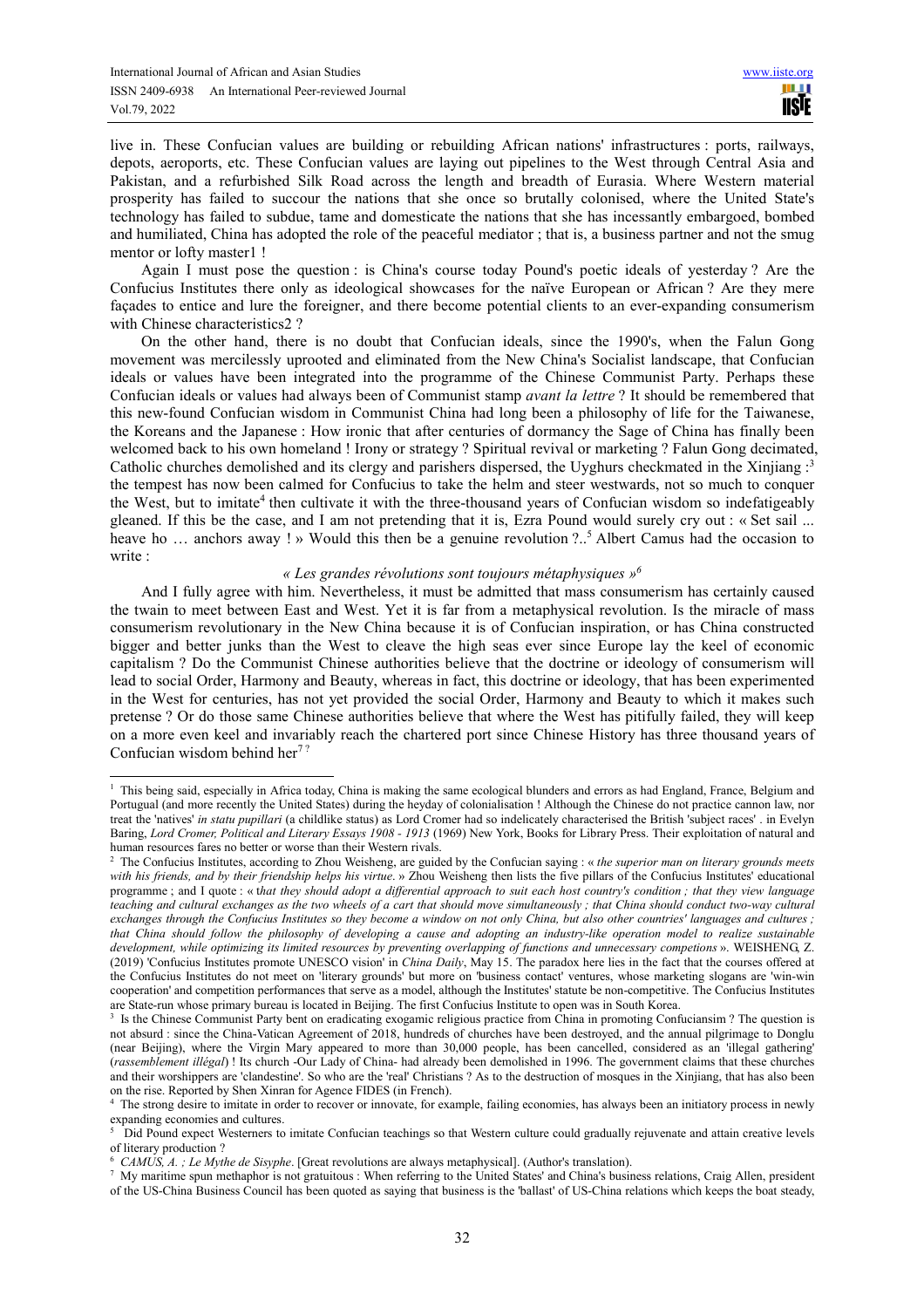If Socialism with Chinese characteristics has created a landscape of which Confucius is the newly recruited architect, and consumerism be the construction materials of this architecture, then I may conclude that not only Ezra Pound's efforts failed, but that those Confucian values he so lauded, and which are presently being flaunted in China and across Eurasia, have been emptied of their sound and simple wisdom, and since have become another trade or brand name in the globalising arena of selling and buying, another 'logos' on commercial ads to ensure clients of product quality, another pretext to convince the New China -and the world- that there is always room for 'the cultural touch' within the malestrom of global consumerism.

Indeed, we are not witnessing a metaphysical revolution but a highly techno-materialistic, legalist system of thinking by which the State outweighs the individual, and by domesticating Nature the State purveys the wealth extracted from it to that individual for his or her own welfare. And where does Ezra Pound stand in all this domestication for China's or for the world's welfare ?

Pound set his eyes towards the future by the modernity of his poetry and by his vociferations against certain dogged and intractable western economic practices (usury) which needed radical emending. The Chinese Communist Party's appropriation of Confucius is currently setting its course for bright, new horizons *per aspera ad astra*, formula which could respond to Pound's call to arms for radical renewal : 新曰曰新 xìn rì rì xìn '*Day by day* m*ake it new'* (*Cantos* LIII) !..

## **4.0 Conclusion**

In 1999 the 18th Ezra Pound International Conference was held in Beijing presided by his daughter, Mary de Rachewiltz. Could this be a sign of mutual recognition, whereby the twain has indeed met ? Many readers of Pound and researchers of Chinese culture may or may not today be convinced of the American poet's efforts to adapt Confucian wisdom to the faltering Western economic system at the time of his writings. Yet, China's burst upon the global scene, and the agitation and alarm that this has caused with many Western heads of state, could induce researchers to read or reread Pound in light of these tumultuous political and economic mutations both in China and in China's relationship to the West. Literature on these mutations is plentiful in English and in French. One has only to peruse the contributor's essays and foot-notes of Zhaoming Qian's *Ezra Pound and China* evoked oftentimes in my article. In this wonderful book, it is quite clear that the weal of information given and depth of meditation and reflection provide not only a stimulus to explore Pound's 'theories' and gauge his intuitive powers of interpreting Confucius, poetically and politically, but more importantly, an incentive or stimulus to re-situate these 'theories' in China's outward impetus. It is thus a question of acknowleging the intimacy of poetics and wisdom as a driving political force, a force that might have changed the course of History, and may continue to do so. It is indeed this dual force -poetics/wisdom- that should be investigated and re-investigated by historians, sociologists, philosophers, and of course poets in order to understand better the pyschological drives and impulses behind emerging civilisations and cultures. And also those in decline ...

# **References**

- 1. POUND, Ezra (1948) *The Cantos,* New York : New York, New Directions Book.
- 2. POUND, Ezra (1951) *Confucius, Da Xue : The Great Digest and Unwobbling Poet,* New York : A New Directions Book.
- 3. POUND, Ezra (1937) *Immediate Need of Confucius* : New York, Aryan Path, Vol. 8.
- 4. FENOLLOSA Ernest, POUND, Ezra, (2008) *The Chinese Written Character as a Medium for Poetry*, New York : Fordham University Press,.
- 5. QIAN, Zhaoming (2006) *Ezra Pound in China*, Illinois : University of Michigan Press.
- 6. HONGYUAN, Wang (1993) *The Origins of the Chinese Character,* Beijing : Sinolingua.
- 7. XIOA, Bai (2018) 'Making it New : Ezra Pound's Luminous Mythmaking'. In *The Hundred River Review*,. Vol. II, No. I, Shanghai, New York University.
- 8. XIOA, Bai (2005) Ezra Pound's Confucianism. In *Philosophy and Literature*, Vol. 29, No. 1, England, Oxford University Press.
- 9. ZHU, Chungeng (2005) Ezra Pound's Confucianism. In *Philosophy and Literature,* Vol. 29, No. 1, Oxford University Press.
- 10. LEGGE, James (2016) *Confucian Analects*, Beijing : Liaoning People's Publishing House.
- 11. DIVINE, Robert A. (1962) *The Illusion Of Neutrality,* Illinois : The University of Chicago Press.
- 12. LOEWE, Michael (2005) *Faith, Myth and Reason in Han China*, Indianapolis : Hackette Publishing Company.
- 13. HAIMING, Wen (2011) *Philosophie Chinoise*. Beijing : Wu Hou Chuan Bo Chu Ban She.
- 14. HSIA CHANG, Maria (2004) *Falun Gong. The End of Days.* New Haven : Yale University Press.

balanced and moving forward in calm seas and stormy waters. And 'A ship that loses ballast in bad weather is a ship that is in danger.' HUANXIN, Zhao (2019) in *China Daily*, December 6.